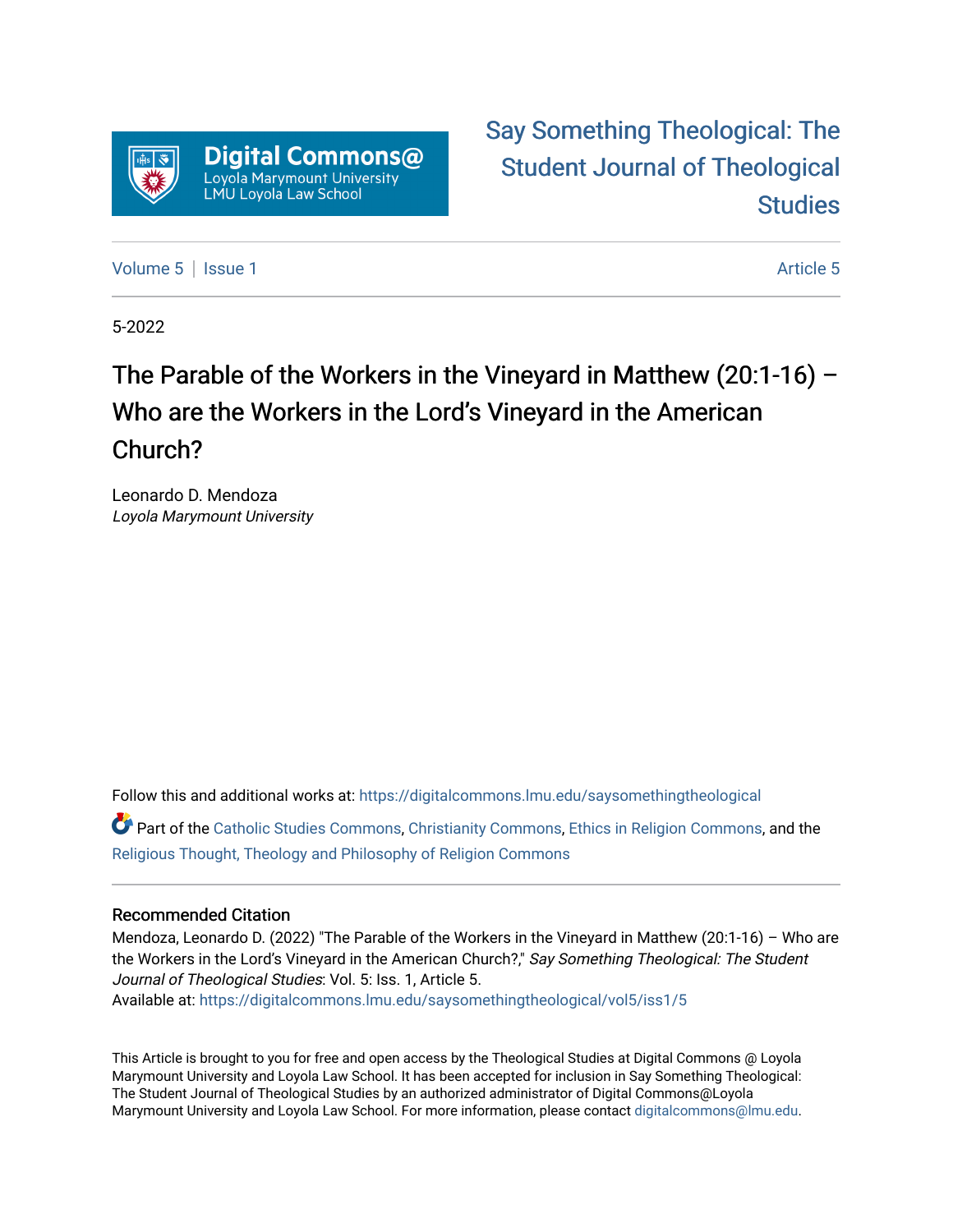

## **The Parable of the Workers in the Vineyard in Matthew (20:1-16) – Who are the Workers in the Lord's Vineyard in the American Church?** By Leonardo D. Mendoza

**Abstract:** The parable of the workers in the Lord's vineyard in the Gospel of Matthew (20:1-16) provides an insight into the work of God in relation to building the Kingdom of God in our midst. This biblical story provides communities of faith, students of the bible, and people of goodwill with a witness to how God calls people to labor in God's vineyard and who some of those laborers truly are. Thus, this paper will question who the laborers in the vineyard are in the context of the Church in the United States. Questions posed will challenge the kinds of persons recruited for orders and those who are ordained. Who are they? What are their true intentions? Do they have an authentic vocation? This paper will seek to answer these questions in four parts. The first section will define and debate the concept of the Kingdom of God by juxtaposing the definitions offered by Ratzinger and Romero. The second section will dive into the biblical narrative in Matthew (20:1-16). The third section will discuss the state of ecclesial ministry in the American Church as it relates to the biblical passage. Finally, the paper concludes with a call to action which provides a working framework for reforms that are grounded in the present reality of the Church and the People of God in the United States.

**Keywords:** Matthew 20, Parable of the Vineyard Workers, Bible, American Church, Ordination, Priesty Formation, Reform

The parable of the workers in the Lord's vineyard in the Gospel of Matthew  $(20:1-16)^1$  provides an insight into the work of God in relation to building the Kingdom of God in our midst. This biblical story provides communities of faith, students of the bible, and people of goodwill with a witness to how God calls people to labor in God's vineyard and who some of those laborers truly are. This biblical passage portrays the themes of ordained ministry, clericalism, and church politics. These themes are rooted in the personal sin of envy and have led to the creation of structures in the church that have birthed an environment of structural sin. Therefore, the focus of this paper is to examine the ecclesiology

*Say Something Theological: The Student Journal of Loyola Marymount University Theological Studies*

*Volume 5, Issue 1, May 2022 Loyola Marymount University, Los Angeles*

<sup>1</sup> All biblical citations in this paper are taken from The New Oxford Annotated Bible NRSV unless otherwise noted.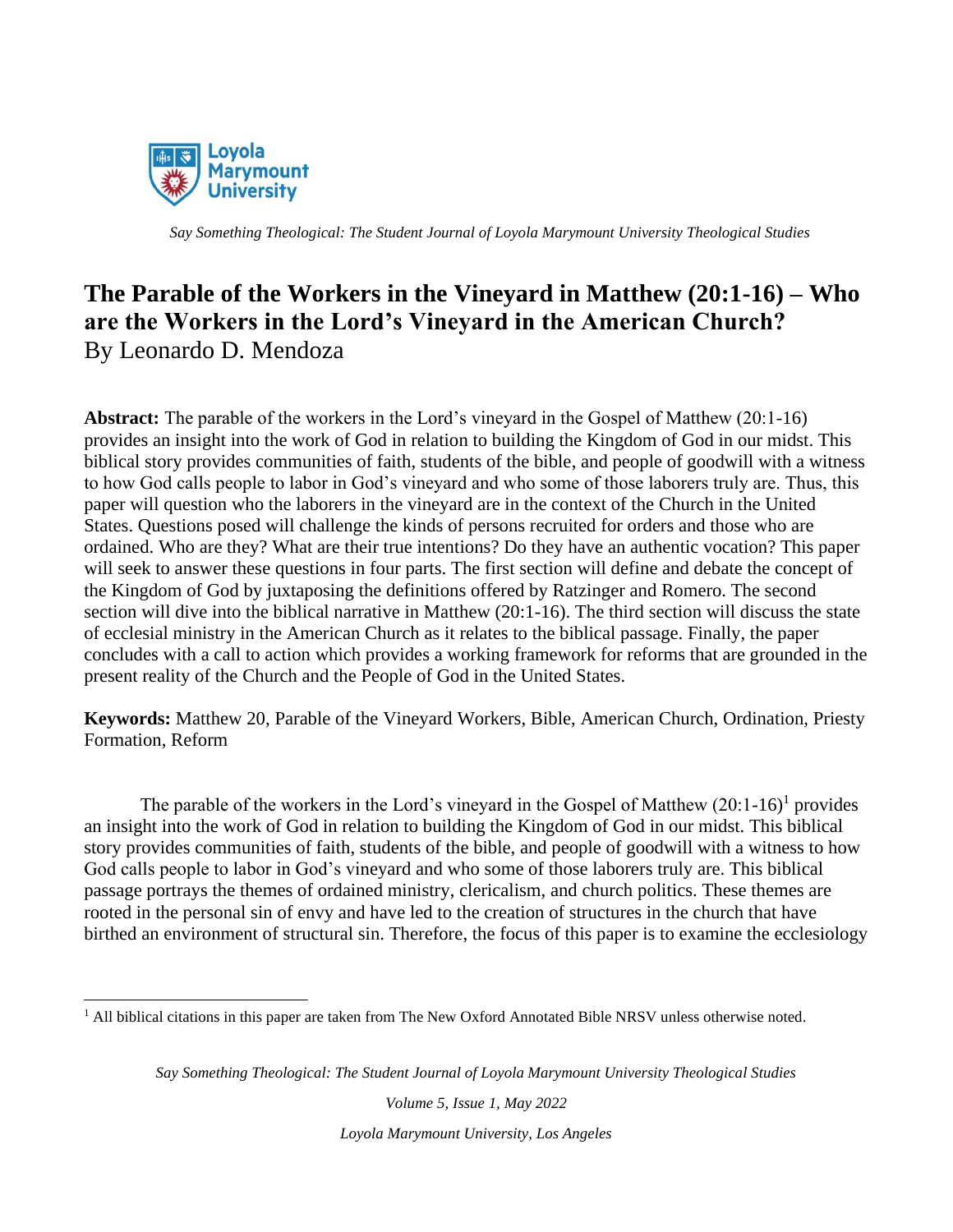

of the American Church to build a systematic argument for reform in the structures and power dynamics that are currently present in the life of the church.

The methodology that will shape the scope and purview of this theological inquiry will be the method which Francis Schüssler Fiorenza calls "Decentering Progress: Tradition and Memory as Interruption." The endgame of this approach is to propose a corrective to an already existing theological notion.<sup>2</sup> Thus, this method is adequate for the parable of the workers in the Lord's vineyard and the corrective discourse offered to the ecclesiology of the American Church. The paper will be divided in four parts. The first section will define and debate the concept of the Kingdom of God by juxtaposing the definitions offered by Ratzinger and Romero. The second section will dive into the biblical narrative in Matthew (20:1-16). The third section will discuss the state of ecclesial ministry in the American Church as it relates to the biblical passage. Finally, the paper concludes with a call to action which provides a working framework for reforms that are grounded in the present reality of the Church and the People of God in the United States.

The guiding sources which will serve to connect the broader scope of this paper will be *The Scandal of Redemption – When God Liberates the Poor, Saves Sinners, and Heals Nations* written by Saint Oscar Romero and edited by Carolyn Kurtz and *Jesus of Nazareth – From the Baptism in the Jordan to the Transfiguration* by Pope Benedict XVI. Romero and Benedict XVI provide distinct definitions of the Kingdom of God which provide the necessary scope to engage in a theological debate regarding the way in which the clergy in the American Church engage in pastoral ministry and how it ought to engage in ministry.

Another source that will support the arguments made in this paper is *The Revelatory Text – Interpreting the New Testament as Sacred Scripture,* by Sandra M. Schneiders. *The Revelatory Text* will guide my proposed interpretation of the parable of the workers in the Lord's vineyard. Lastly, the words of then Cardinal Jorge Mario Bergoglio found in the book *On Heaven and Earth: Pope Francis on Faith, Family, and the Church in the Twenty-First Century* will provide the context and evidence that support the call to reforms in the church.

The Kingdom of God is the central aspect of liberation theology<sup>3</sup> and the biblical story of the workers in the Lord's vineyard in the Gospel of Matthew begins with the analogy of the Kingdom of

*Say Something Theological: The Student Journal of Loyola Marymount University Theological Studies*

*Volume 5, Issue 1, May 2022*

<sup>2</sup> Francis Schüssler Fiorenza, *"*Systematic Theology: Tasks and Methods,*"* in *Systematic Theology: Roman Catholic Perspectives* Fiorenza, ed. Francis Schüssler Fiorenza and John P. Galvin (Minneapolis: Augsburg Fortress, Publishers, 2011), 69.

<sup>3</sup> Jon Sobrino, "Central Position of the Reign of God in Liberation Theology," in *Systematic Theology: Perspectives from Liberation Theology: Readings from Mysterium Liberationis,* ed. Jon Sobrino and Ignacio Ellacuría (Maryknoll, N.Y: Orbis Books, 1996).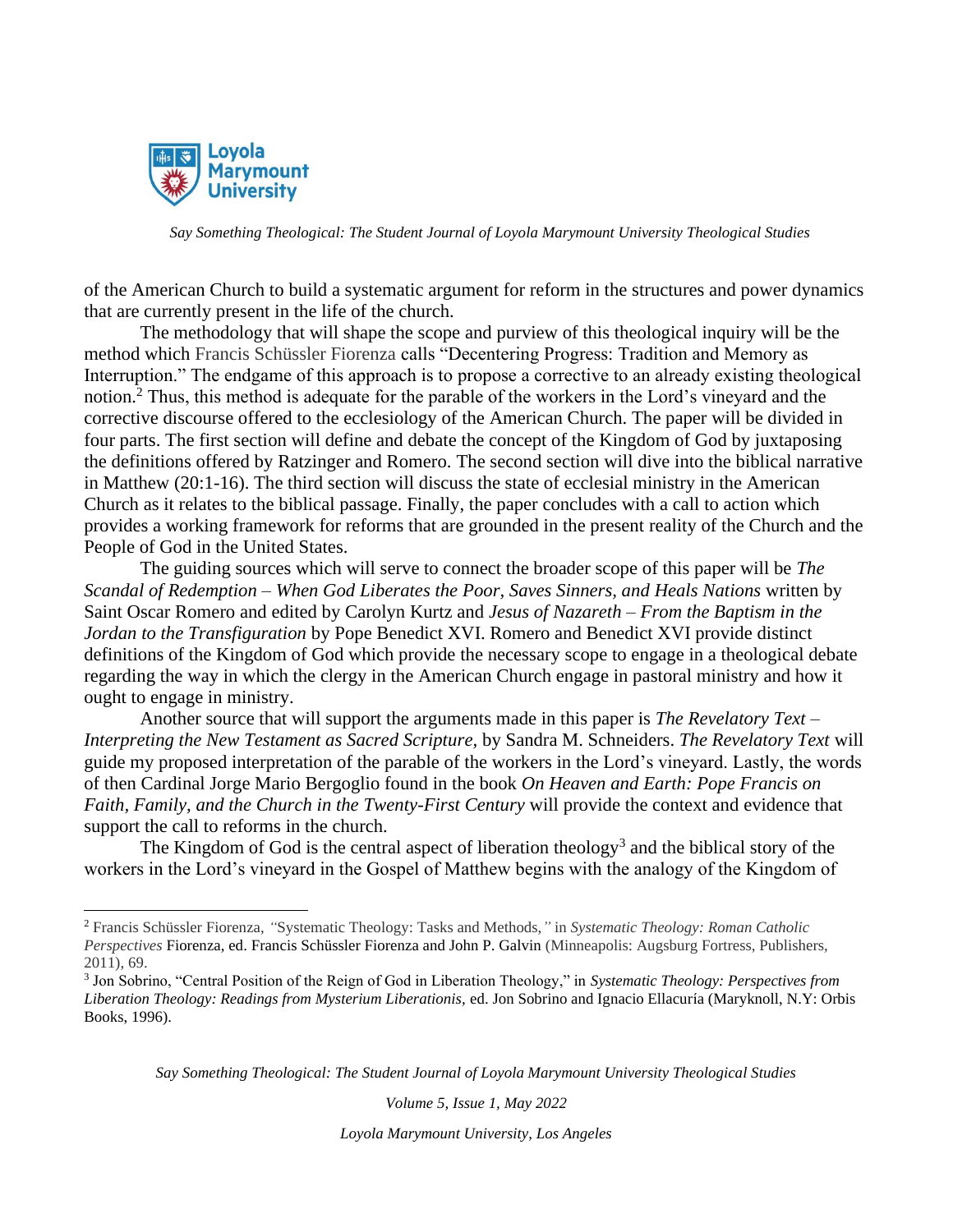

God. This therefore begs the question, what is the Kingdom of God? For Pope Benedict XVI, the Kingdom of God is Christological, mystical, and ecclesiological. The Kingdom is Christological because it manifests the presence that God has with God's people. The Kingdom is mystical because it is not of this world, rather, the Kingdom is in the hearts and minds of each person.<sup>4</sup> For Benedict XVI, the Kingdom of God is the unchanging truth that God works and dwells among God's people within the Church.

For Archbishop Romero, however, the Reign of God is the building up of a community to become the people that God wants them to be. A community that is free to love one another as God loves them, a community that comes together to stand in solidarity with one another, a community that makes heaven on earth.<sup>5</sup> The building up of the Reign of God is a work that is begun first by God but it requires the full active and conscious participation of each person. Each person is called to cooperate with the work of God to bring God's Reign into being. For this the Church and the People of God must speak out against injustices and violations of the dignity and rights of all persons and the Church and the People of God must turn those words into tangible actions by providing support to the marginalized and victimized.<sup>6</sup> The Reign of God was first made manifest by the birth of Jesus where God revealed Godself and from that point to the present age has walked with the people of God in solidarity in the midst of their lived experience.<sup>7</sup> For Archbishop Romero, the Reign of God is more than a theoretical concept in Catholic thought, it is the radical collaboration between God and humanity to create a just community rooted in the Gospel message of love of God and love of neighbor.

The liberationist articulation of the Reign of God is not one that Benedict XVI viewed as legitimate, to the former pontiff, certain theologians "violently twist biblical passages to make them fit a predetermined narrative."<sup>8</sup> Certain articulations of the Reign of God according to Benedict remove God from the conversation and places humanity at the fore instead. In doing so, the concept of the Reign of God is relegated to an "ideological utopian dream" that is incompatible with the Christian religion.<sup>9</sup> The criticism levied against certain articulation of the Reign of God by Benedict XVI can certainly be applied to the liberationist understanding of the nature and meaning of the Reign of God. However, the

*Say Something Theological: The Student Journal of Loyola Marymount University Theological Studies*

*Volume 5, Issue 1, May 2022*

<sup>&</sup>lt;sup>4</sup> Benedict XVI (Joseph Ratzinger), *Jesus of Nazareth: From the Baptism in the Jordan to the Transfiguration*, trans. Adrian J Walker (San Francisco: Ignatius Press, 2008), 49-50.

<sup>5</sup> Óscar A Romero, *The Scandal of Redemption: When God Liberates the Poor, Saves Sinners, and Heals Nations,* ed. Carolyn Kurtz (Walden: Plough Publishing House, 2018), 108-109.

<sup>6</sup> Romero, *The Scandal of Redemption,* 92-93.

<sup>7</sup> Romero, *The Scandal of Redemption,* 97.

<sup>8</sup> Benedict XVI, *Jesus of Nazareth,* 52.

<sup>9</sup> Benedict XVI, *Jesus of Nazareth,* 54-56.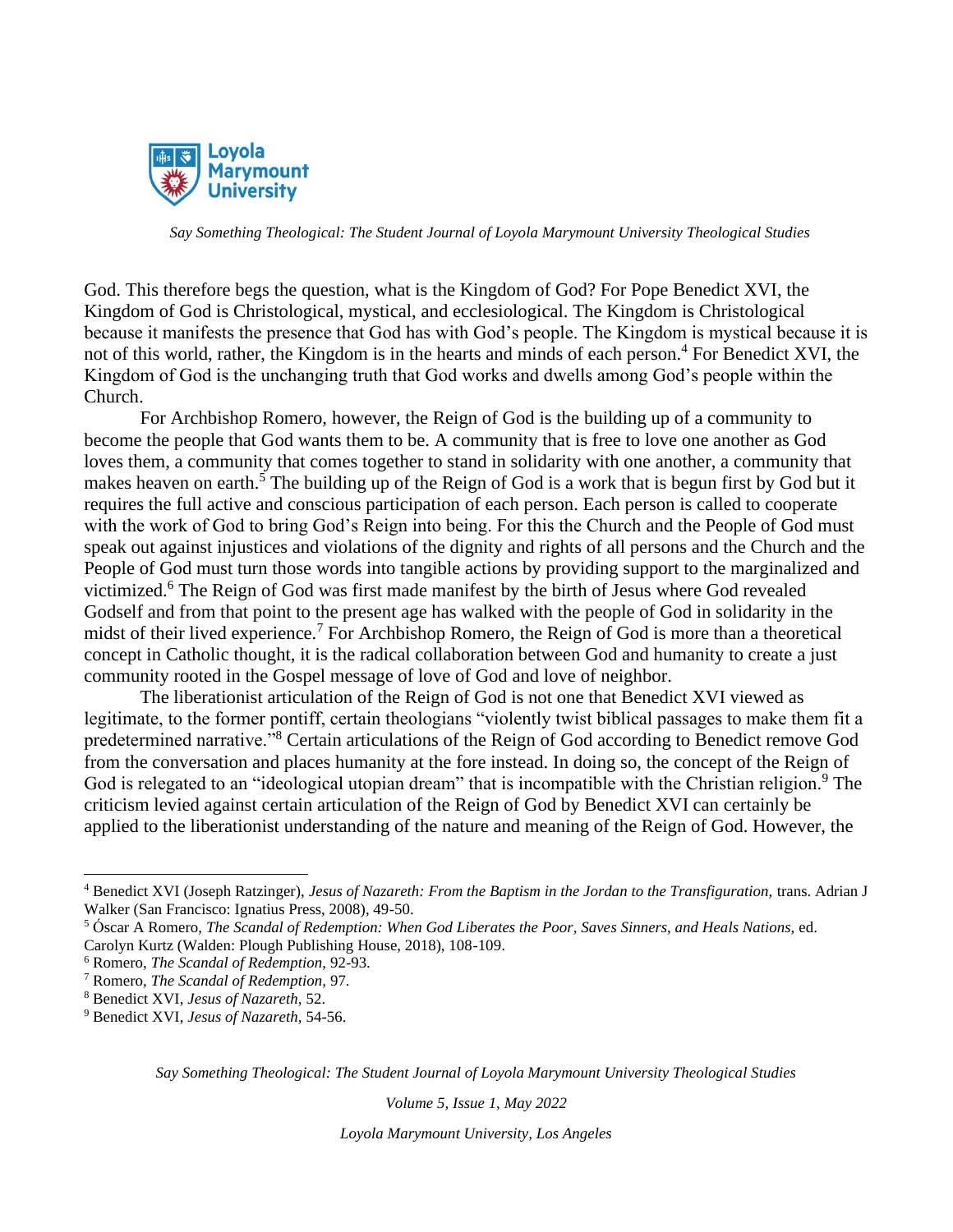

liberationist theologians would respond to this criticism by arguing that the purpose of the Church's ministry is to work with the inspirations of the spirit to build the Reign of God in the present. Moreover, liberation theologians will argue that it is complete only in the life to come but that in the meantime the Church must do all that it can to build up the Reign of God and make it a tangible reality for the people of God, especially the marginalized.<sup>10</sup> The liberationist interpretation of the Reign of God undoubtedly provides the church with a framework on how to be a church that ministers to God's people.

Modern methods of biblical interpretation make it possible for theologians today to discuss contemporary issues in light of the lived experiences of the people of God and the reality that the Church faces in our own age.<sup>11</sup> This paper therefore will seek to examine this question using the story of laborers of the vineyard to ask who those laborers are in American Church. In a way, this excursus will use the parable as a "window"<sup>12</sup> to question who the laborers in the vineyard are in the context of the American Church.

The witness of the New Testament regarding the teachings and ministry of Jesus of Nazareth have provided the Church with a way to form its mission and ministry in the world, and it has been used by those in positions of power in the Church to justify aspects of their ministry through the ages. The parable of the workers in the Lord's Vineyard (Mt. 20:1-16), is no exception. When Joseph Ratzinger was elected to lead the Roman Catholic Church, he announced to the crowds assembled outside the Basilica of St. Peter that "After the great Pope John Paul II, the Cardinals have elected me, a simple and humble laborer in the vineyard of the Lord."<sup>13</sup> For Benedict XVI, the parable of the workers in the Lord's Vineyard is about service to the church, particularly service by way of ordained ministry.

This biblical story contains imagery that is filled with deep meaning. Benedict XVI taught that the underlying message of the Vineyard is about having the vocation to priesthood, serving God and the Church in this manner. The wage, which was the same for all the workers regardless of the time spent working in the vineyard was a symbol for everlasting life. Addressing the aspect of the workers that were unhappy with the equal wage for all who labored in the vineyard, Benedict XVI taught that those were representative of those who did not have an authentic call to such labor but did so only for power

*Say Something Theological: The Student Journal of Loyola Marymount University Theological Studies*

*Volume 5, Issue 1, May 2022*

<sup>10</sup> Romero, *The Scandal of Redemption,* 97-98.

<sup>&</sup>lt;sup>11</sup> Sandra M. Schneiders, *The Revelatory Text: Interpreting the New Testament as Sacred Scripture*, 2nd ed. (Collegeville: Liturgical Press, 1999), 102-105.

<sup>12</sup> Schneiders, *The Revelatory Text*, 113.

<sup>13</sup> Benedict XVI, *"'*Urbi et Orbi': Apostolic Blessing: First Greeting of His Holiness Benedict XVI," *T*he Holy See*,* April 19, 2005, [http://www.vatican.va/content/benedict-xvi/en/speeches/2005/april/documents/hf\\_ben-xvi\\_spe\\_20050419\\_first](http://www.vatican.va/content/benedict-xvi/en/speeches/2005/april/documents/hf_ben-xvi_spe_20050419_first-speech.html)[speech.html.](http://www.vatican.va/content/benedict-xvi/en/speeches/2005/april/documents/hf_ben-xvi_spe_20050419_first-speech.html)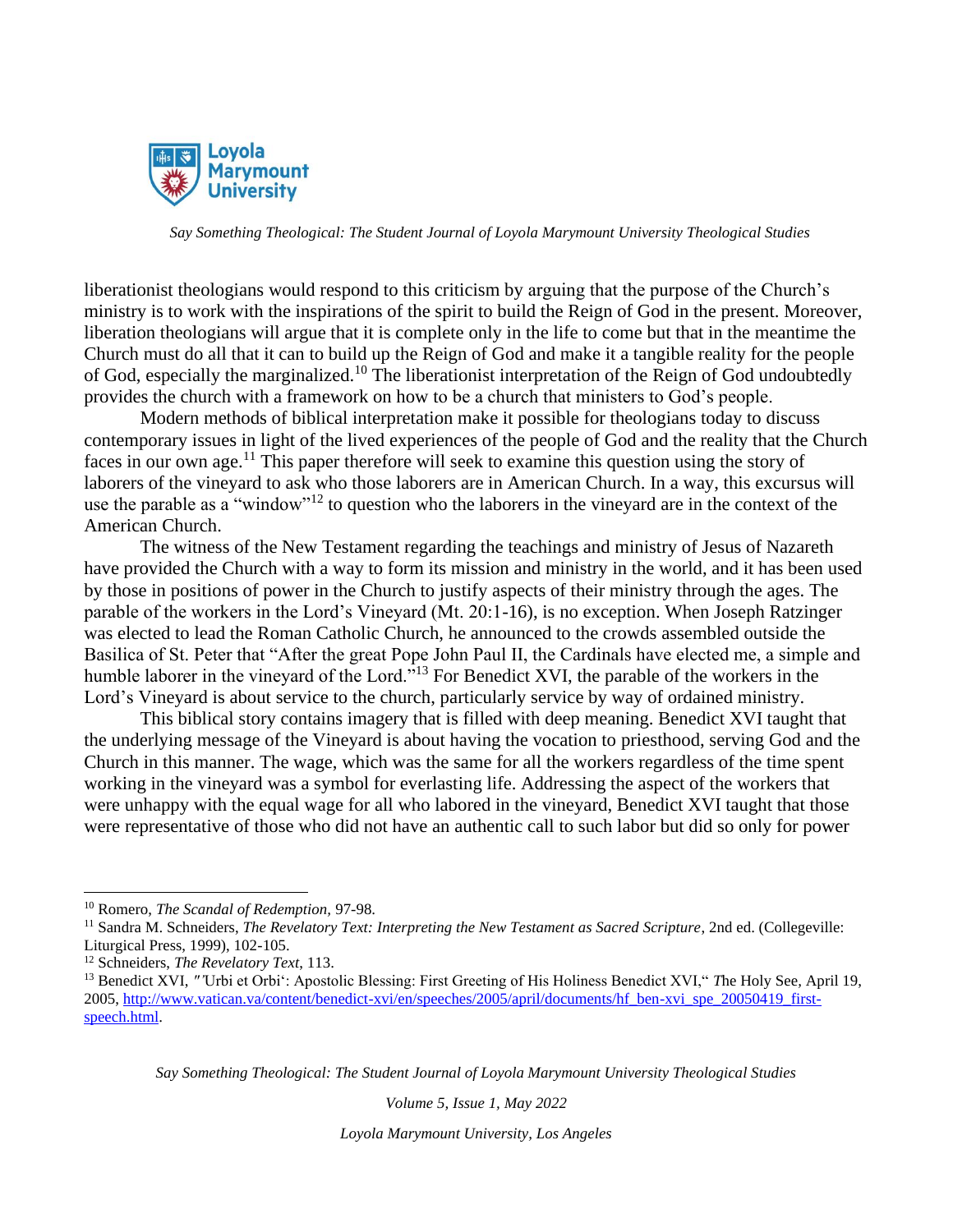

and prestige.<sup>14</sup> Pope Benedict XVI highlighted a key aspect that is of vital importance to the question of this theological investigation, he posits the claim that one should indeed ask who is working in the vineyard? For the vineyard is a symbol of the vast Reign of God.

This parable compares the vineyard and its laborers to the Reign of God (Mt. 20:1), so if Benedict is correct in his interpretation that the parable itself is a symbol of priestly ministry, then the Reign of God made manifest by priestly ministry be reflected in the fruits of such labors? This way in which the Reign of God is made real to the People of God is by making it known to them that the God who sent Jesus Christ to redeem and liberate them from the bondages of personal and structural sin and sent the Holy Spirit to carry on the liberating work of Jesus does in fact love them.<sup>15</sup> This is done through works rooted in faith that the grace of God will provide and make up for that which humanity cannot do for themselves.

The parable (Mt 20:2-13) then goes on to discuss themes such as vocation, ministry, and wages. The parable states that the landowner went out in search of laborers to tend to the vineyard. If one interprets this as a vocation to ordained ministry, then it is the landowner who represents God, who chooses those that are called to serve. Notice how the laborers are not the ones actively seeking to work in the vineyard, they were not competing for a place in it, and the parable states that in some instances, the landowner found them "idly standing by."

Notice also that there are no mentions of what kinds of tunics they would wear or how great and noble their labor would be. Rather, they are offered a chance to work for something other than themselves, something greater than themselves. This is what attracted them to work in the vineyard. This, however, is not representative of all the laborers in the vineyard, for the parable also mentions those who "grumbled" and resented the wage they were given for their labor. These are representative of those who do not have a vocation but labor in the vineyard hoping that they will never have to worry about job security, hoping that they rise in the ranks to obtain power and prestige, hoping that they will be held in high esteem by those they have a moral obligation to minister to. How many times has the Church and the People of God been hurt by men without a vocation to the priesthood who are ordained? Whether it is the lack of faith, leading a double life, or grave sins and scandal such as sexual abuse and

[https://www.catholicnewsagency.com/news/parable\\_of\\_workers\\_in\\_the\\_vineyard\\_is\\_about\\_being\\_called\\_by\\_god\\_pope\\_say](https://www.catholicnewsagency.com/news/parable_of_workers_in_the_vineyard_is_about_being_called_by_god_pope_says) [s.](https://www.catholicnewsagency.com/news/parable_of_workers_in_the_vineyard_is_about_being_called_by_god_pope_says)

*Say Something Theological: The Student Journal of Loyola Marymount University Theological Studies*

*Volume 5, Issue 1, May 2022*

<sup>14</sup> Catholic News Agency, "Parable of Workers in the Vineyard is about being Called by God, Pope says," *Catholic News Agency*, September 21, 2008,

<sup>15</sup> Jon Sobrino, "Systematic Christology: Jesus Christ, the Absolute Mediator of the Reign of God," in *Systematic Theology: Perspectives from Liberation Theology: Readings from Mysterium Liberationis,* ed. Jon Sobrino and Ignacio Ellacuría (Maryknoll, N.Y: Orbis Books, 1996), 144.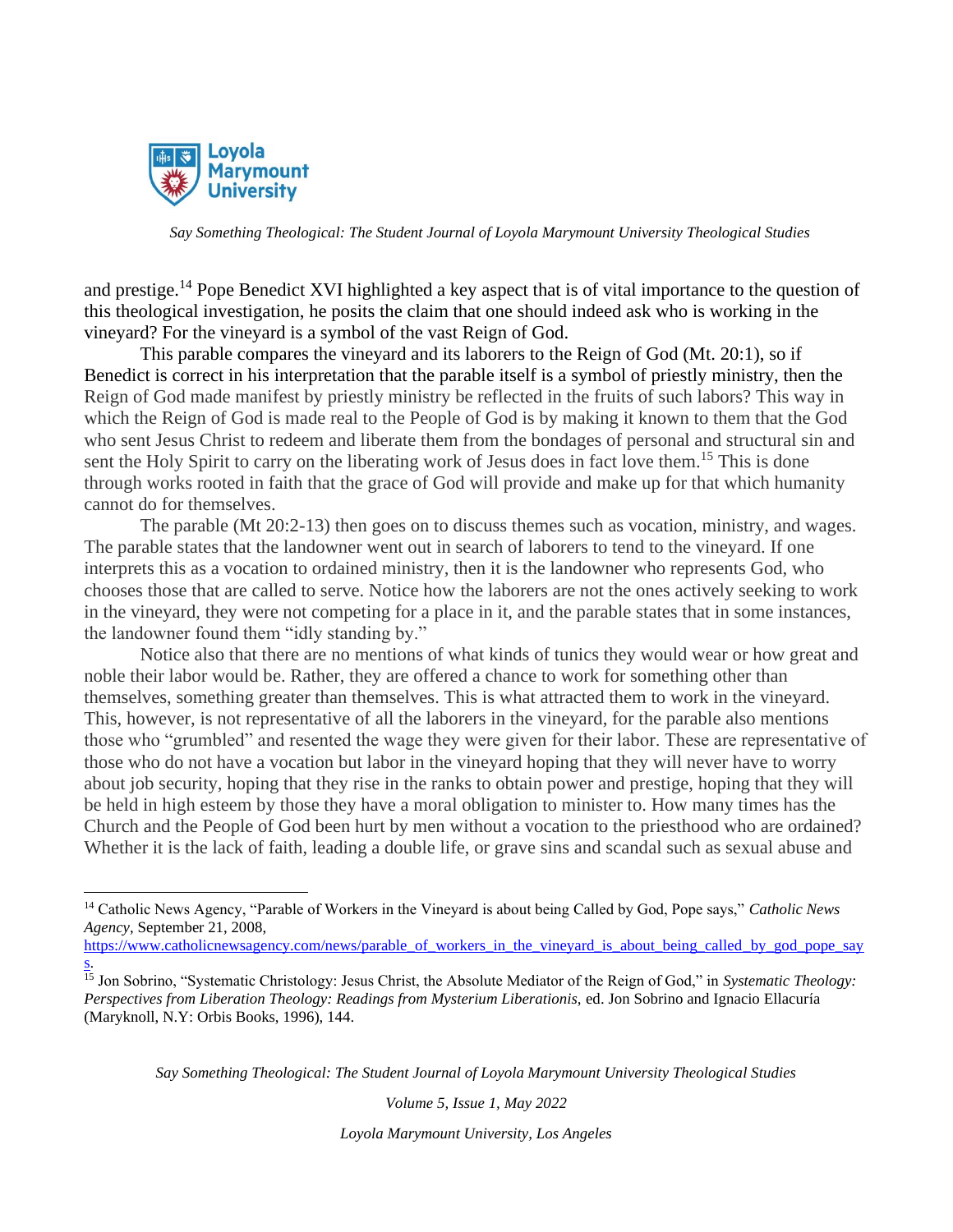

misconduct. Men without vocations have, in their quest for honor and power, disfigured the Church, the sons and daughters of God. Their pursuit for "holy" orders is nothing more than a pursuit for a comfortable life, paid for and by others. Indeed, many men in the seminaries and in ordained ministry do in fact see the priesthood as a means to live a life unburdened by the realities of life.

Why would bishops and priests tasked with the recruitment of vocations and formation of priests allow men without vocations into their houses of formation and seminaries? Why would they even ordain them? The answer to this is rooted in the reality that the Church faces in today's world. The Church in the United States has, in recent times emphasized the need for vocations to the priesthood. The priest shortage has caused a sense of crisis in chanceries throughout the United States.<sup>16</sup> The shortage has caused desperation among bishops, vocation directors, and seminary rectors. Their desperation to increase numbers in their enrollment and active clergy has led them to allow anyone who can meet some basic requirements such as being a fully initiated Catholic male who can pass a criminal background check. Such a desperate act of letting in just about anyone has made the clergy complicit in the mutilation of the Church and the children of God.

The vocations crisis has also led some bishops and directors of the office for vocations in dioceses across the United States to seek innovative ideas to recruit Catholic men to enter their houses of formation or seminaries. The innovative ideas employed by many dioceses range from videos with strokes of a dramatized and romanticized image of the priesthood.<sup>17</sup> More conservative priests in charge of the office for vocations and seminaries include images of seminarians in clerical garb, most notably the black cassock and the roman collar in their promotional materials.<sup>18</sup> While such efforts may be carried out with good intentions, these tactics provide legitimacy to questions concerning the people that are then attracted to enter programs for priestly formation.

If the endgame is to increase numbers rather than fostering actual vocations rooted in good discernment and an actual inquiry amongst the Christian people, these clever recruitment tactics are the new way forward. However, if the clergy truly want to follow the example of the responsible owner of the vineyard, the numbers game must cease, and true reforms ought to be made. These reforms will safeguard the integrity of the vineyard and prevent future disfigurations of the Church and God's people.

*Say Something Theological: The Student Journal of Loyola Marymount University Theological Studies*

*Volume 5, Issue 1, May 2022*

<sup>&</sup>lt;sup>16</sup> For a concise article on the current vocations crisis, see Robert Mickens, "The Vocations Shortage has become an Acute Crisis," *National Catholic Reporter*, July 6, 2015, [https://www.ncronline.org/blogs/roman-observer/vocations-shortage-has](https://www.ncronline.org/blogs/roman-observer/vocations-shortage-has-become-acute-crisis)[become-acute-crisis.](https://www.ncronline.org/blogs/roman-observer/vocations-shortage-has-become-acute-crisis)

 $17$  For an example of such a video used by the largest diocese in the United States see: [https://www.youtube.com/watch?v=ApEPnW0oRfE.](https://www.youtube.com/watch?v=ApEPnW0oRfE)

<sup>&</sup>lt;sup>18</sup> For an example of the use of clerical garb in vocation promotions see: [https://www.facebook.com/pg/lavocations/photos/?tab=album&album\\_id=1340343379459173&ref=page\\_internal.](https://www.facebook.com/pg/lavocations/photos/?tab=album&album_id=1340343379459173&ref=page_internal)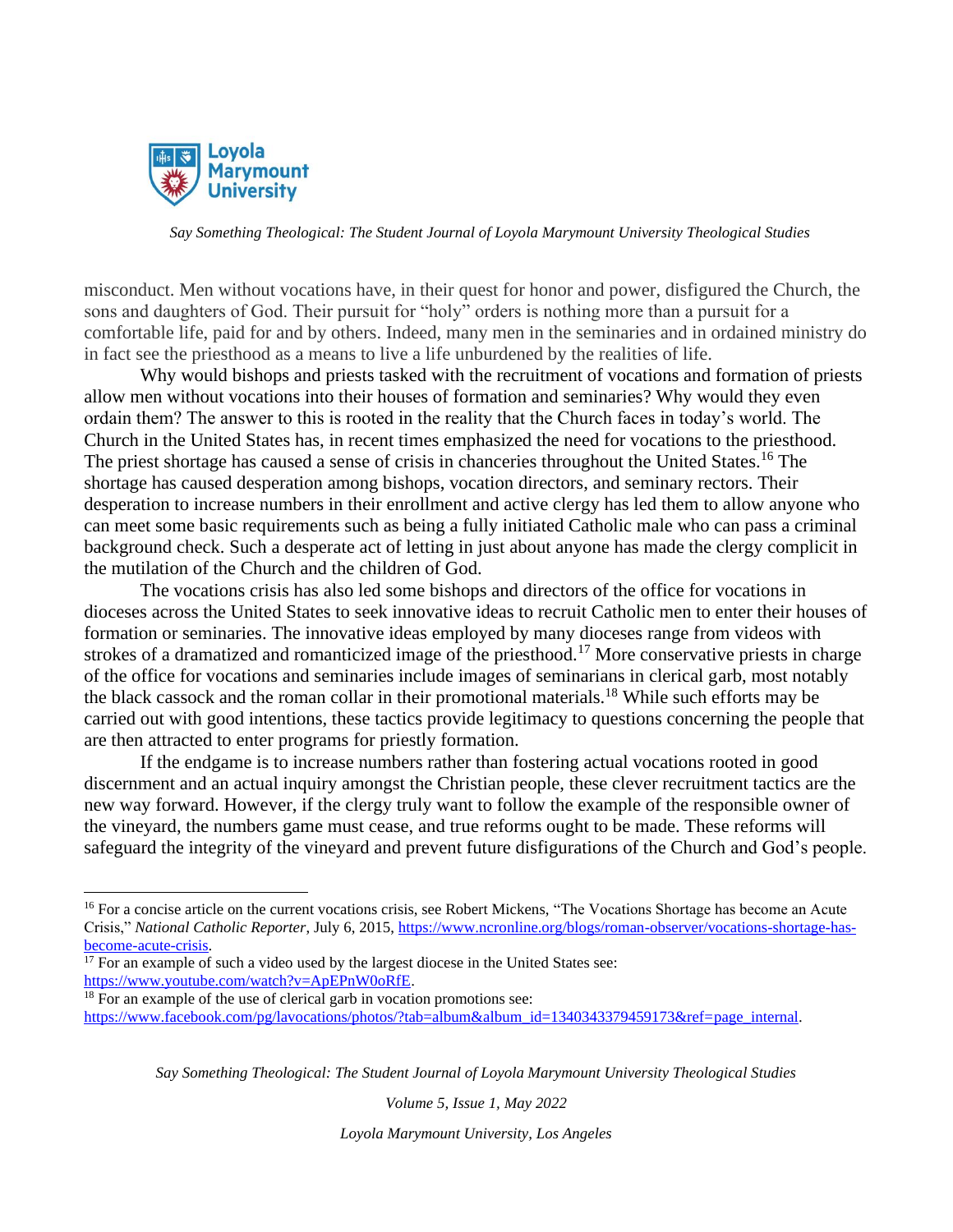

Clerics tasked with the promotion of vocations and seminary formation must always remember that their mission is not to increase the quantity of men who enter formation and are ordained, but rather, their mission is to foster authentic vocations. They must always have the moral courage to resist the temptation to resort to tactics that would increase their enrollment numbers at the expense of God's people.

This theological inquiry has yielded evidence that supports the notion that the Church in the United States has "grumbling" laborers in the vineyard. By allowing men who are more interested in approaching ministry as a career, the garments worn, the benefits of a safety net, and the desire for positions of power within the structures of the Church, into the seminary, those tasked with the promotion of vocations and seminary formation have in effect neglected their duty to be responsible stewards of the vineyard. Thus, they have neglected to safeguard the Reign of God and the People of God. These men without vocations, some of whom are close to or already are ordained ministers can be compared to the laborers who grumbled, the laborers who were unhappy with their wages, who were ungrateful for the opportunity to labor for the Reign of God and the People of God (Mt. 20:8-13). When everything is handed to those in formation and those in orders, is becomes easy for them to forget that they are first and foremost called to serve and not to be served. This parable highlights the importance of remembering one's vocation, to remember how God has called them to share in the work of building up God's Reign in this world. Remembering why they entered the seminary in the first place will undoubtedly begin the necessary inner dialogue needed to begin the bigger conversations that need to take place with God and with those tasked with the formation of future clergy.

The evidence yielded by this theological inquiry has made it clear that the process for priestly formation in the United States needs to be reformed. The reforms most desperately needed are rooted in the academic, spiritual, pastoral, and intellectual formation that are received in the seminary. The recruitment, admissions, and screening processes of aspirants and candidates should be adjusted, certain practices must be stopped and the questioning the motives of aspirants and candidates ought to be more comprehensive. The process of formation must incorporate a process of ongoing discernment for all candidates for orders so that the candidates in conjunction with those tasked with the formation of priests so that they may adequately discern whether they have an authentic vocation to orders. Lastly, every seminarian, particularly those in advanced stages of formation must be involved in ministries to the poorest among them so that they may face the realities that confront the lives of the People of God in their everyday lives.

The first reform ought to be an overhaul of the formation process. The process as it stands now is broken. In many ways, the brokenness of the formation process is directly related to the human, pastoral, spiritual, and intellectual formation that seminarians receive in their respective seminaries. Very rarely

*Say Something Theological: The Student Journal of Loyola Marymount University Theological Studies*

*Volume 5, Issue 1, May 2022 Loyola Marymount University, Los Angeles*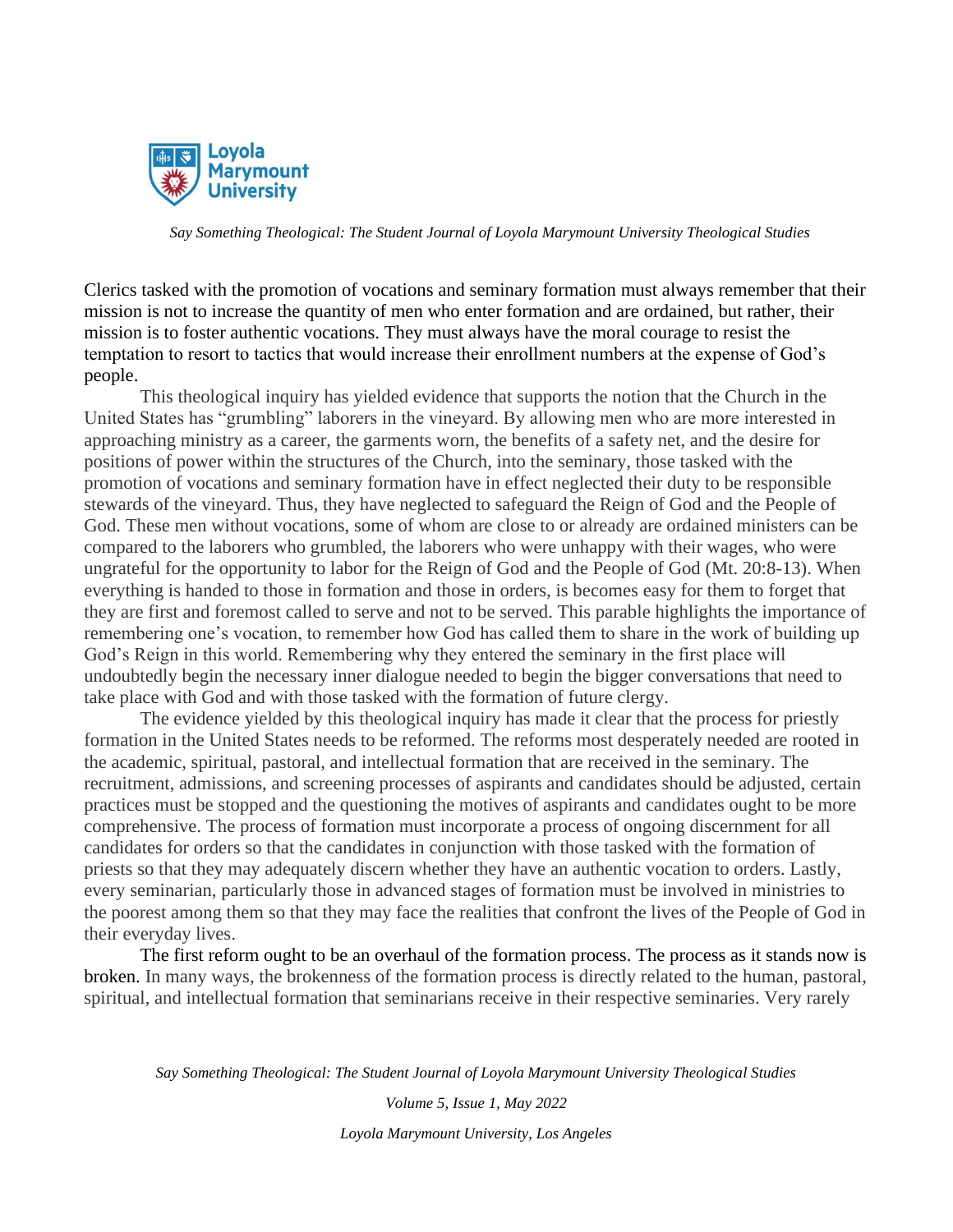

do they interact with youth and young adults apart from retreats or praise and worship events. Very rarely do they engage in ministry with women who are victims of violence. Very rarely do they interact with people who are not the norm of what they are taught is a "typical Catholic." The clergy who has been entrusted with the recruitment of vocations and seminary education must be willing to place seminarians where they work with and minister to people outside of a liturgical setting. This would contribute to a decline to the level of discomfort that often comes from a lack of exposure to the real lived experiences of the people of God. The academic, spiritual, pastoral, and intellectual formation must be directed towards the education of the whole person. All aspects of the formation process should have at its heart the mission of forming clergy who are truly conformed to the image of Jesus Christ, whom they are called to serve through the People of God.

The second step in this process of purification ought to include a better screening of candidates.<sup>19</sup> A better screening would watch for signs of "careerism," this is also known as clericalism. Where the individual seeking ordination does so out to secure a safety net for themselves, to obtain power and prestige, rather than adequately discerning whether God is calling them to ordained ministry.<sup>20</sup> These kinds of disordered desire harm the integrity of the sacrament and is a disservice to the People of God, it negates that authentic vocations are responses to the invitation of God who has asked for one's collaboration in the building up of the Kingdom of God. Admissions committees for American seminaries ought to have the ethical and moral courage to decline to accept candidates who do not have an authentic vocation to orders.

The third step for meaningful reforms must include an emphasis on the necessity of ongoing discernment throughout the entire process of priestly formation. An ongoing discernment during the entire duration of priestly formation is helpful to keep a person grounded. If the candidate for orders is constantly asking themselves if God is calling them, then they will be less likely to perceive themselves as worthy of orders. If the candidate honestly questions the authenticity of their vocation, they will less likely build a superiority complex that would sooner rather than later cause them to mutilate the Church and God's children.<sup>21</sup> Seminary formators, formation advisors, spiritual directors, and all other persons involved with the formation of priests should see to it that candidates in all stages of formation know

*Say Something Theological: The Student Journal of Loyola Marymount University Theological Studies*

*Volume 5, Issue 1, May 2022*

<sup>&</sup>lt;sup>19</sup> The 2002 Dallas Charter does not go far enough to safeguard the children or the integrity of the discernment process for the sacrament of Orders. A better screening process of candidates would not only be watchful for a criminal record and suitable mental health, it would also screen for spiritual maturity and affectivity. This however is a discussion for another day as it would derail the matter at hand.

<sup>20</sup> Jorge Mario Bergoglio and Abraham Skorka, *On Heaven and Earth: Pope Francis on Faith, Family, and the Church in the Twenty-First Century* (New York: Image, 2013), 150.

<sup>21</sup> Bergoglio and Skorka, *On Heaven and Earth*, 149-150.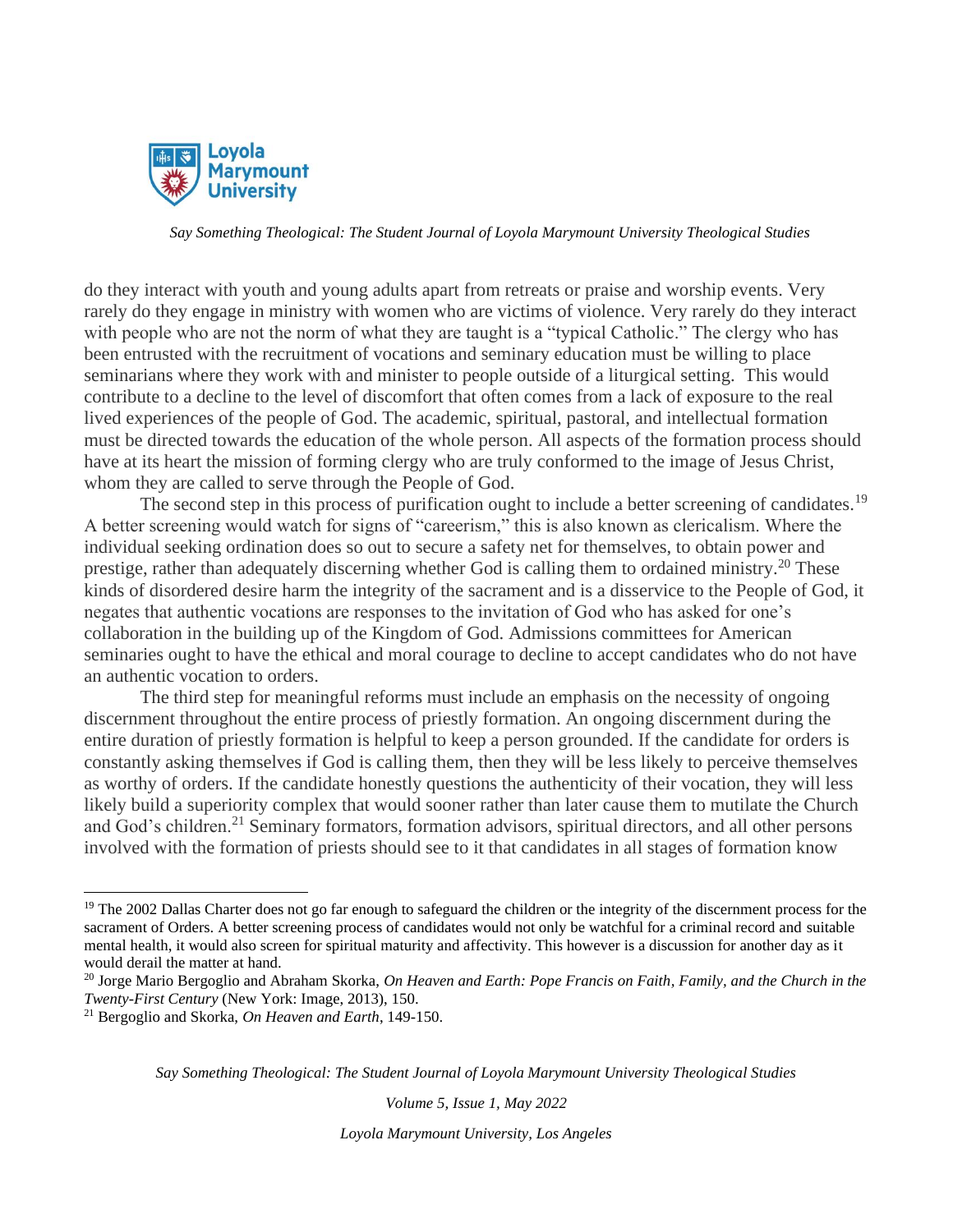

and accept that there is nothing wrong with discerning that they do not have a vocation and that they are not failing by leaving the seminary if they have discerned that they are not being called to this form of ministry.

Lastly, seminarians, especially those in advanced stages of formation should be required to engage in pastoral work that gives them an authentic glimpse of the realities of life that the People of God face in their everyday lives. Pope Francis has made this a requirement for all seminarians in formation for the diplomatic wing of the Vatican.<sup>22</sup> His rationale for an additional year of formation was to ensure that future priests of the diplomatic corps would be cognizant of the realities of life that the people in their posts experience in their communities and broader societies. The reform which Pope Francis has made for priests in the diplomatic corps is rooted in the witness of the words and actions of Jesus in the scriptures. During his time on earth, Jesus walked with all those who allowed themselves to be encountered by him. Scripture and tradition manifest that every time, the persons who allowed Jesus to accompany them were forever changed.<sup>23</sup> In the present age, seminarians and priests have, by virtue of their calling the responsibility to make the liberating work of God a reality to the People of God.

This paper sought to provide a theological analysis on the kind of aspirants and candidates, and priests the American Church has in the vineyard. This discussion brought out the themes of vocation, clericalism, and careerism as well as the attitudes and approaches laborers of the vineyard have regarding the expectations of their work and their compensation. This in turn led us to a call for reform rooted in a renewed theological understating on the parable of the Kingdom of God in Matthew (20:1- 16). The reforms I call for can create a framework that allows for a theological correction in relation to the way priestly vocations are understood, and fostered. Ultimately, this will allow us to safeguard the Kingdom of God and People of God from men who seek ordination for its benefits, namely a social safety net wherein all their cost of living is paid for by others. The theological corrective would keep away those individuals who do not to serve the Kingdom of God or God's people.

## **Bibliography**

*Say Something Theological: The Student Journal of Loyola Marymount University Theological Studies*

*Volume 5, Issue 1, May 2022*

<sup>22</sup> Hannah Brockhaus, "Francis Requires Year of Missionary Work for Future Diplomat Priests," *Catholic News Agency,* February 17, 2020[, https://angelusnews.com/news/vatican/francis-requires-year-of-missionary-work-for-future-diplomat](https://angelusnews.com/news/vatican/francis-requires-year-of-missionary-work-for-future-diplomat-priests/)[priests/.](https://angelusnews.com/news/vatican/francis-requires-year-of-missionary-work-for-future-diplomat-priests/)

 $23$  If the priest is truly a person conformed to the image of Christ and acts in person of Christ, then would it not also be reasonable to argue that they too should be forever changed by their experience of God during their process of formation so that they may truly be an "alter Christus?"